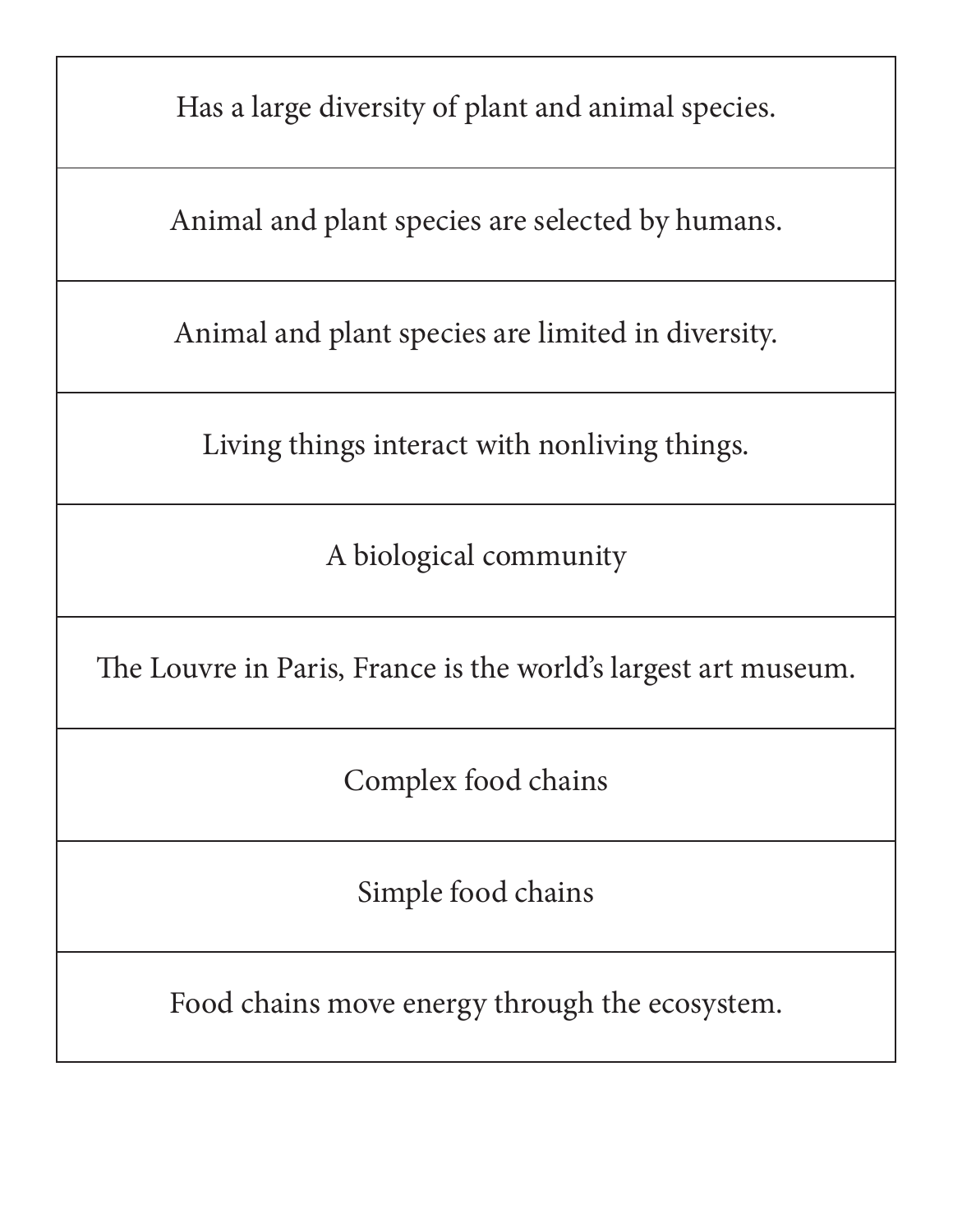At 456 (139.9 m) feet tall, the Kingda Ka is the tallest roller coaster in the world. It is located at Six Flags Great Adventure in Jackson, New Jersey.

The Mall of America in Bloomington, Minnesota is the largest shopping mall in the United States.

Has animals and plants.

Produces crops and/or animal products.

Requires the assistance of humans.

Humans control many of the interactions including soil condition, soil erosion, water quality, and animal habitats.

At the Louisville Slugger Museum & Factory in Louisville, Kentucky, visitors can take a guided tour through the factory where the baseball bats are made.

Royal Caribbean's Symphony of the Seas is the world's largest cruise ship.

Sunlight is the energy source.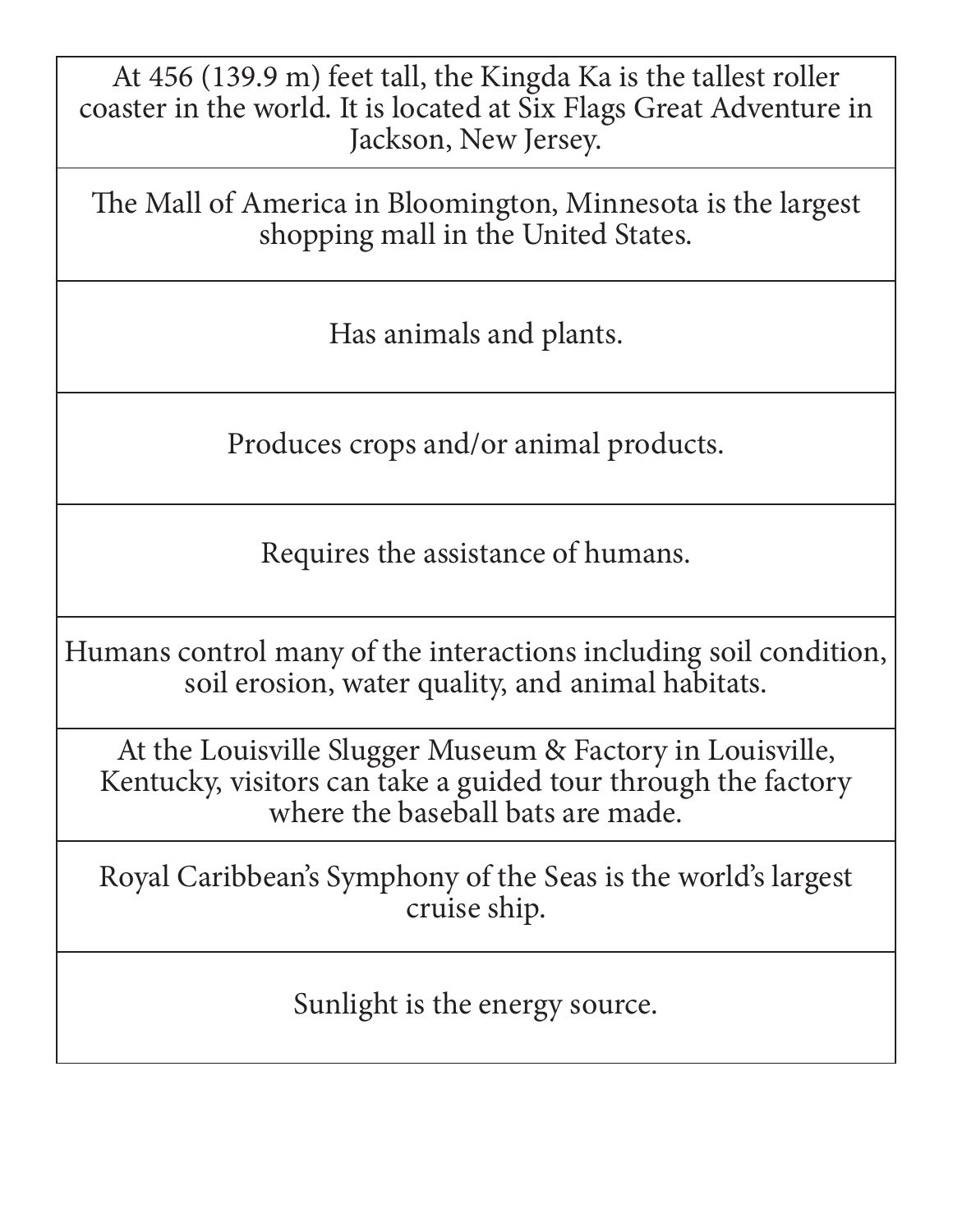The Mojave Desert is the driest desert in North America and the only place in the world where Joshua trees grow.

The Taj Mahal in Agra, India is a white marble mausoleum built in 1632 to house the tomb of Shah Jahan's wife, Mumtaz Mahal.

Is affected by weather.

Is affected by natural disasters

Requires the assistance of humans.

With 16,000 species of trees, the Amazon rainforest is the largest and most biodiverse rainforest in the world.

The Golden Gate Bridge is a suspension bridge in San Francisco, California that spans the one-mile-strait connecting San Francisco Bay and the Pacific Ocean.

The Southern Mangrove Swamp in Southern Florida is the only place in the world where crocodiles and alligators live in the same area.

Organisms eat other organisms to obtain energy.